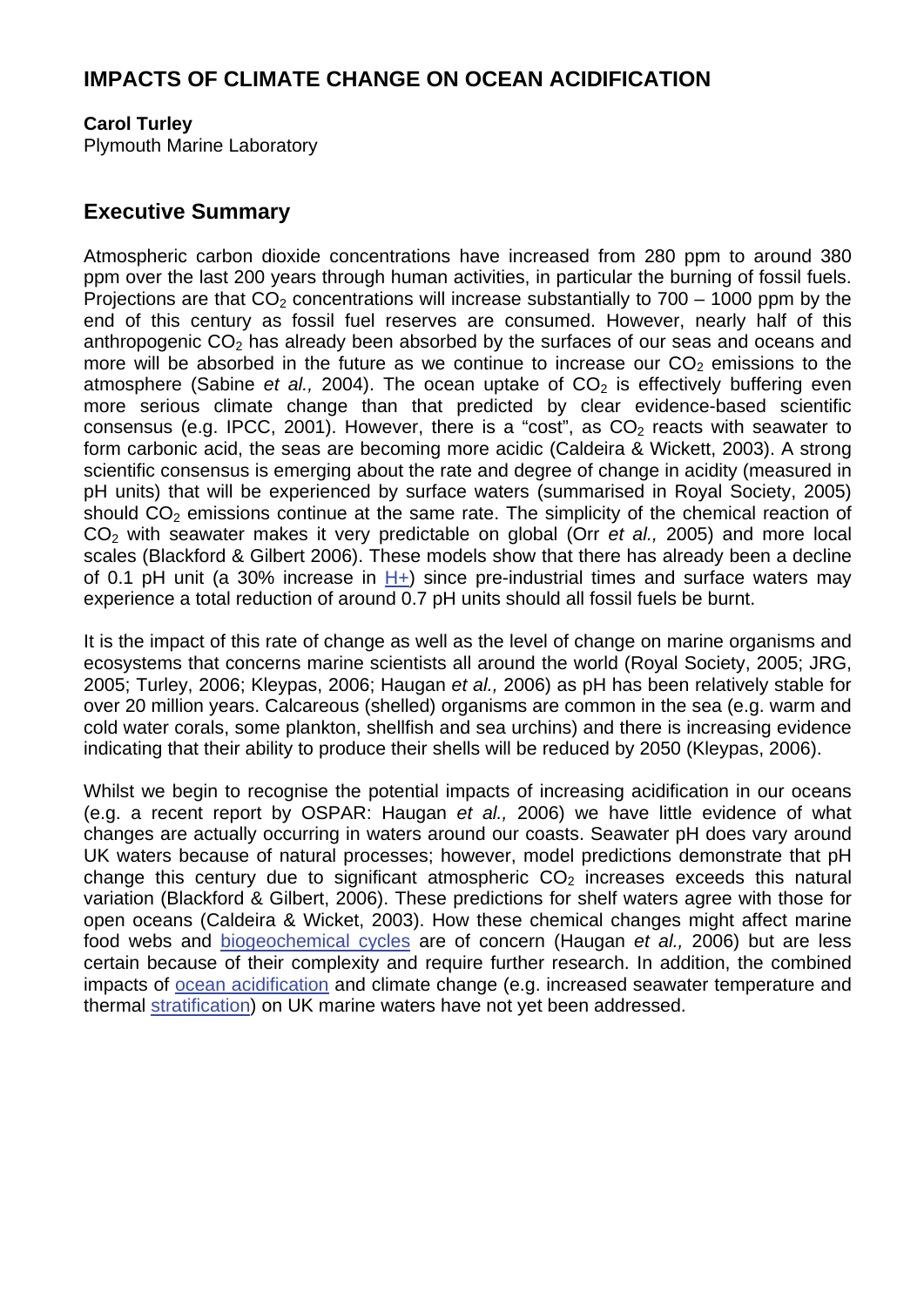# **Level of confidence**

High, that ocean pH is changing and will change in the future and unless we substantially and urgently reduce  $CO<sub>2</sub>$  emissions that these will have major impacts on aragonitic [organisms t](http://www.mccip.org.uk/arc/glossary.htm)his century.

We have a moderate level of confidence that this will have a knock-on effect on marine ecosystems and foodwebs, according to evidence from modelling and experimental observations.

Impacts of pH on other than aragonitic an[d calcitic organisms i](http://www.mccip.org.uk/arc/glossary.htm)s theoretically serious (e.g. impact o[n nutrient speciation a](http://www.mccip.org.uk/arc/glossary.htm)nd therefore primary production and biodiversity) but there has been little research on this.

We have a high degree of confidence that reducing emissions is the only way of reducing *ocean acidification* 

# **Key Sources of Information**

Blackford, J.C., Gilbert, F.J., (2006). pH variability and CO<sub>2</sub> induced acidification in the North Sea. *Journal of Marine Systems*. Available online doi:10.1016/j.jmarsys.2006.03.016.

Caldeira K. and M. E. Wickett (2003). Anthropogenic carbon and ocean pH. *Nature* **425**, 365.

- Feely R. A., Sabine C. L., Lee K., Berelson W., Kleypas J., Fabry, V. J., & F. J. Millero (2004). Impact of anthropogenic  $CO<sub>2</sub>$  on the  $CaCO<sub>2</sub>$  system in the ocean. *Science* 305, 362–366.
- Guinotte, J.M., Orr, J., Cairns, S., Freiwald, A., Morgan, L., & R. George (2006). Will humaninduced changes in seawater chemistry alter the distribution of deep-sea scleractinian corals? *Front. Ecol. Environ.*, **4**, 141–146.
- Haugan, P.M., Turley, C & Poertner H.O, 2006. Effects on the marine environment of ocean acidification resulting from elevated levels of  $CO<sub>2</sub>$  in the atmosphere, DN-utredning 2006-1, 1-36.
- Hoegh-Guldberg O. (2005). Low coral cover in a high-CO<sub>2</sub> world. *J. Geochem. Res. Oceans* **110**, C09S06, doi:10.1029/2004JC002528.
- IPCC (2000). Special Report on Emission Scenarios. A Special Report of Working Group III of the Intergovernmental Panel on Climate Change. Cambridge University Press, Cambridge, UK.
- IPCC (2001). Climate Change 2001: The Scientific Basis. Contribution of Working Group I to the Third Assessment Report of the Intergovernmental Panel on Climate Change [Houghton, J.T.,Y. Ding, D.J. Griggs, M. Noguer, P.J. van der Linden, X. Dai, K. Maskell, and C.A. Johnson (eds.)]. Cambridge University Press, Cambridge, United Kingdom and New York, NY, USA, 881pp.
- JGR (2005). The Intergovernmental Oceanographic Commission (IOC) of UNESCO and Scientific Committee of Oceanic Research (SCOR) of the International Council of Scientific Unions (ICSU) co-host a symposium on the potential environmental consequences of using the deep ocean for intentional storage of  $CO<sub>2</sub>$  and to address for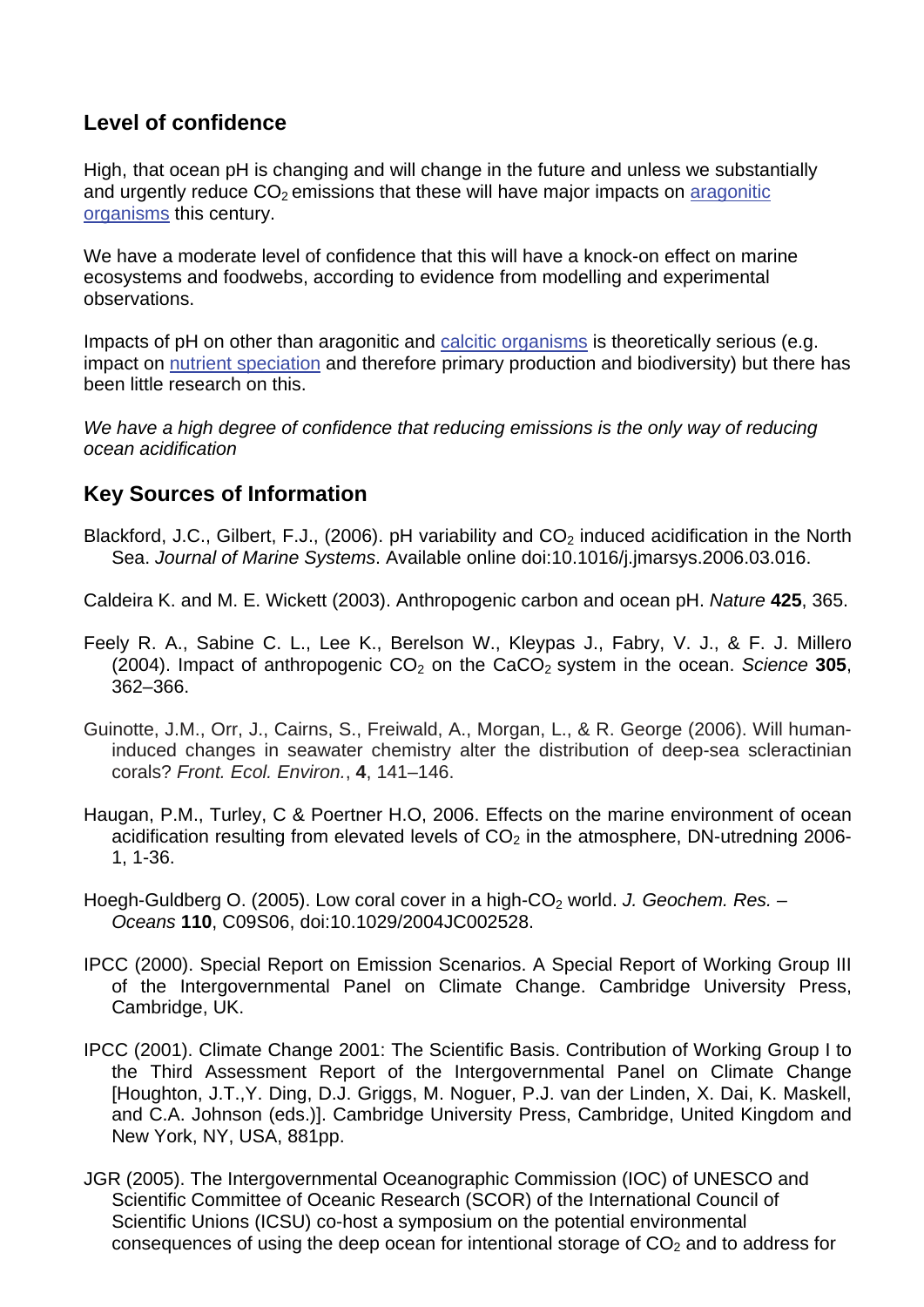the first time the consequences of higher atmospheric  $CO<sub>2</sub>$  on the oceans, its chemistry and the organisms and ecosystems within them. The symposium "The Ocean in a High CO2 World" was held in Paris in May 2004

(<http://ioc.unesco.org/iocweb/co2panel/HighOceanCO2.htm>)

Key scientific papers from the symposium were published in a special issue of the Journal of Geophysical Research, Volume 110 in 2005.

- Kleypas, J.A., R.A. Feely, V.J. Fabry, C. Langdon, C.L. Sabine, & L.L. Robbins, (2006). Impacts of Ocean Acidification on Coral Reefs and Other Marine Calcifiers: A Guide for Future Research, report of a workshop held 18–20 April 2005, St. Petersburg, FL, sponsored by NSF, NOAA, and the U.S. Geological Survey, 88 pp.
- Kurihara H, Shimode S & Shirayama Y (2004a). Sub-lethal effects of elevated concentration of CO<sub>2</sub> on planktonic copepods and sea urchins. *Journal of Oceanography* **60**, 743–750.
- Kurihara H, Shimode S & Shirayama Y (2004b). Effects of raised  $CO<sub>2</sub>$  concentration on the egg production rate and early development of two marine copepods (Acartia steueri and Acartia erythraea). *Marine Pollution Bulletin* **49**, 721–727.
- Kurihara, H. and Shirayama, Y. (2004c). Effects of increased atmospheric  $CO<sub>2</sub>$  on sea urchin early development. *Mar. Ecol. Prog. Ser*. **274**, 161-169.
- Michaelidis, B., C. Ouzounis, A. Paleras and HO. Pörtner (2005). Effects of long-term moderate hypercapnia on acid-base balance and growth rate in marine mussels (*Mytilus galloprovincialis*). *Mar. Ecol. Progr. Ser.* **293**, 109-118.
- Orr, J. C., V. J. Fabry, O. Aumont, L. Bopp, S. C. Doney, R. A. Feely, A. Gnanadesikan, N. Gruber, A. Ishida, F. Joos, R. M. Key, K. Lindsay, E. Maier-Reimer, R. Matear, P. Monfray, A. Mouchet, R. G. Najjar, G.-K. Plattner, K. B. Rodgers, C. L. Sabine, J. L. Sarmiento, R. Schlitzer, R. D. Slater, I. J. Totterdell, M.-F. Weirig, Y. Yamanaka, and A. Yool (2005), Anthropogenic ocean acidification over the twenty-first century and its impact on calcifying organisms, *Nature*, **437**, 681-686.
- Riebesell U, Zondervan I, Rost B, Tortell P D, Zeebe R & Morel F M (2000). Reduced calcification of marine plankton in response to increased atmospheric CO2. *Nature* **407**, 364–367.
- Royal Society (2005). Ocean acidification due to increasing atmospheric carbon dioxide. Policy document 12/05 Royal Society: London. The Clyvedon Press Ltd, Cardiff, UK, 68pp.
- Sabine C L, Feely R A, Gruber N, Key R M, Lee K, Bullister J L, Wanninkhof R, Wong C S, Wallace D W R, Tilbrook B, Millero F J, Peng T H, Kozyr A, Ono T & Rios A F (2004). The oceanic sink for anthropogenic CO2. *Science* **305**, 367–371.
- Shirayama, Y.; Thornton, H. (2005) Effect of increased atmospheric  $CO<sub>2</sub>$  on shallow water marine benthos. *J. Geophys. Res*., Vol. **110**, No. C9, C09S08 10.1029/2004JC002618
- Turley, C., Blackford, J., Widdicombe, S., Lowe, D., Nightingale, P.D. and Rees, A. P. (2006) Reviewing the impact of increased atmospheric  $CO<sub>2</sub>$  on oceanic pH and the marine ecosystem . In: Avoiding Dangerous Climate Change, Schellnhuber, H J., Cramer,W., Nakicenovic, N., Wigley, T. and Yohe, G (Eds). Cambridge University Press, 8, 65-70.
- Wolf-Gladrow, D. A., Riebesell, U., Burkhardt, S and Bijma, J.,1999. Direct effects of CO<sub>2</sub> concentration on growth and isotopic composition of marine plankton. *Tellus Series B-Chemical and Physical Meteorology* **51**(2): 461-476.